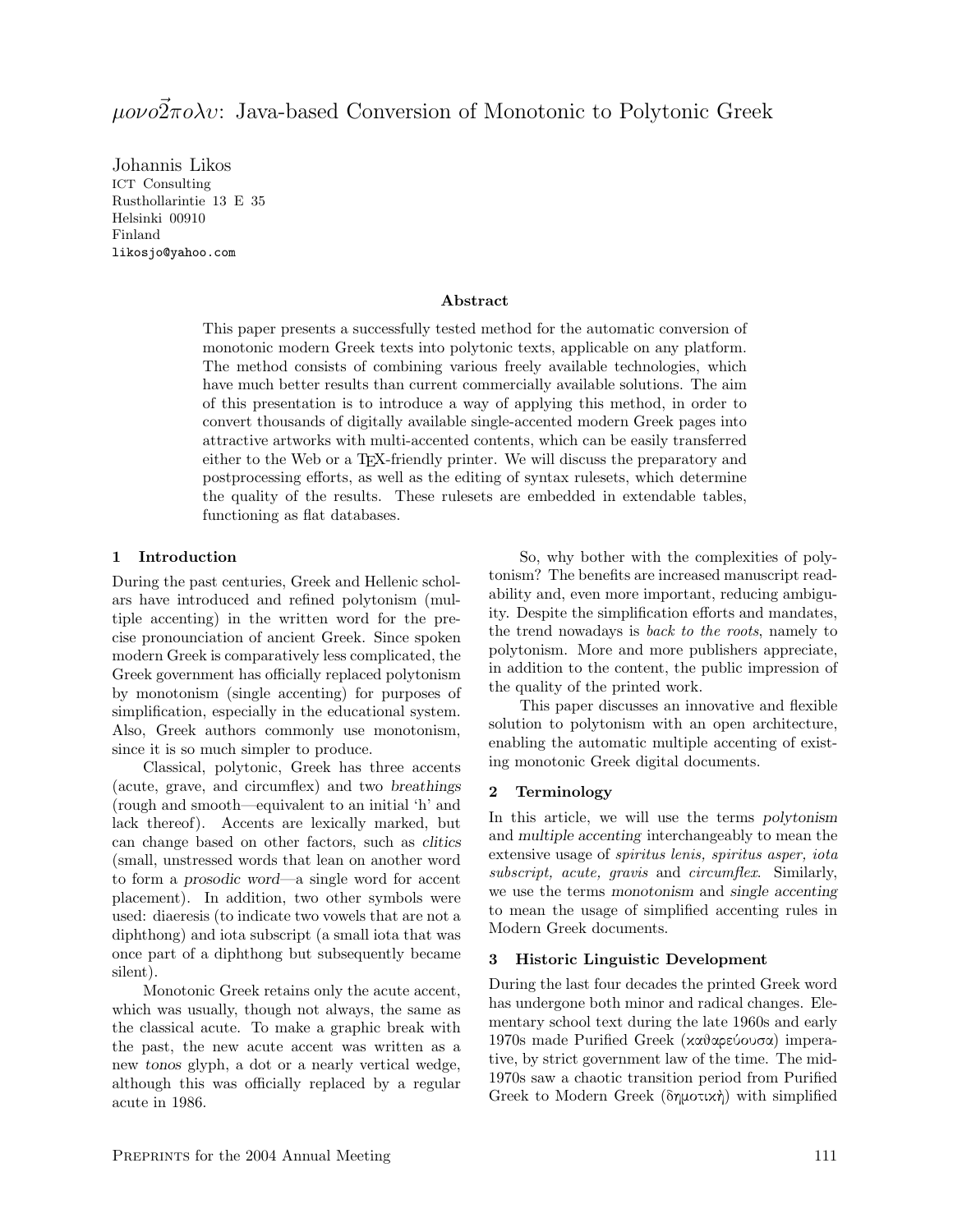grammar, where some publications were printed with multiple accenting, some with single accenting and even some without any accenting at all!

Even after the government officially settled on monotonism in the early 1980s, Greek publishers were not able to switch immediately to the monotonic system. During the last decade, many computerized solutions have been invented for assistance in typing monotonic Greek. Today, there is a trend toward a mixture of simplified grammar with multiple accenting, decorated with Ancient Greek phrases. See table 1.

## 4 Polytonic Tools

There are two programs for Microsoft Word users, namely  $TONIZMOZ$  by DATA-SOFT and  $ATTO MATO\Sigma$   $HOMTTONI\Sigma TH\Sigma$  (academic and professional version) by MATZENTA. A third is the experimental  $\mu o\nu o\bar{2}\pi o\lambda v$ , an open source project, which is the subject of this discussion.

These solutions are independent. The major difference between the commercial and open source programs is the control of the intelligence, such as logic, rule sets and integrated databases. In the case of the commercial solutions, users depend on the software houses; in the open source case, users depend on their own abilities. See table 2.

There is no absolutely perfect tool for polytonism, so the ultimate choice is of course up to users themselves.

## 5 Open Source Concept

 $\mu o\nu o\overline{2}\pi o\lambda v$  implements a modular mechanism for multiple accenting of single-accented Greek documents. See figure 1.

# 5.1 Architecture

The  $\mu o\nu o\bar{2}\pi o\lambda v$  architecture consists of (figure 2):

- methods: DocReader, DocWriter, DBParser, Converter
- configuration file: \*.cfg
- flat database: \*.xml
- document type definition: \*.dtd
- optional spreadsheet: \*.csv, \*.xls

## 5.2 Configuration

The plain text configuration file defines (gray arrows in fig. 2) the necessary filenames and pathnames. The  $\mu \omega \omega \overline{2} \pi \omega \lambda \nu$  components read this during initialization to determine where to find the input files and where to write the output files (by default, the current working directory).



Figure 1: Overview of the overall multiple accenting concept, which involves many external tools.

# 5.3 Database Connectivity

The dotted arrows in the architecture figure (fig. 2) show the connection between a CSV spreadsheet, a Document Type Definition (DTD), the actual XML flat database, and the database parser.

## 5.4 Input Prerequisites

During the conversion process, invisible special control codes for formatting features (superscript, bold, etc.) make it difficult to coherently step through paragraphs, sentences and words. Therefore, plain text files serve best for polytonism input.

The DocReader component of  $\mu o\nu o^2 \pi o \lambda v$  expects the source document to be in the ISO 5589-7 encoding, and to be written according to the Modern Greek grammar, especially regarding the monotonic accenting rules.

Assistance for monotonic accenting while typing Modern Greek documents is provided by Microsoft's commercially bundled spellchecker, or any downloadable Open Source spellchecker.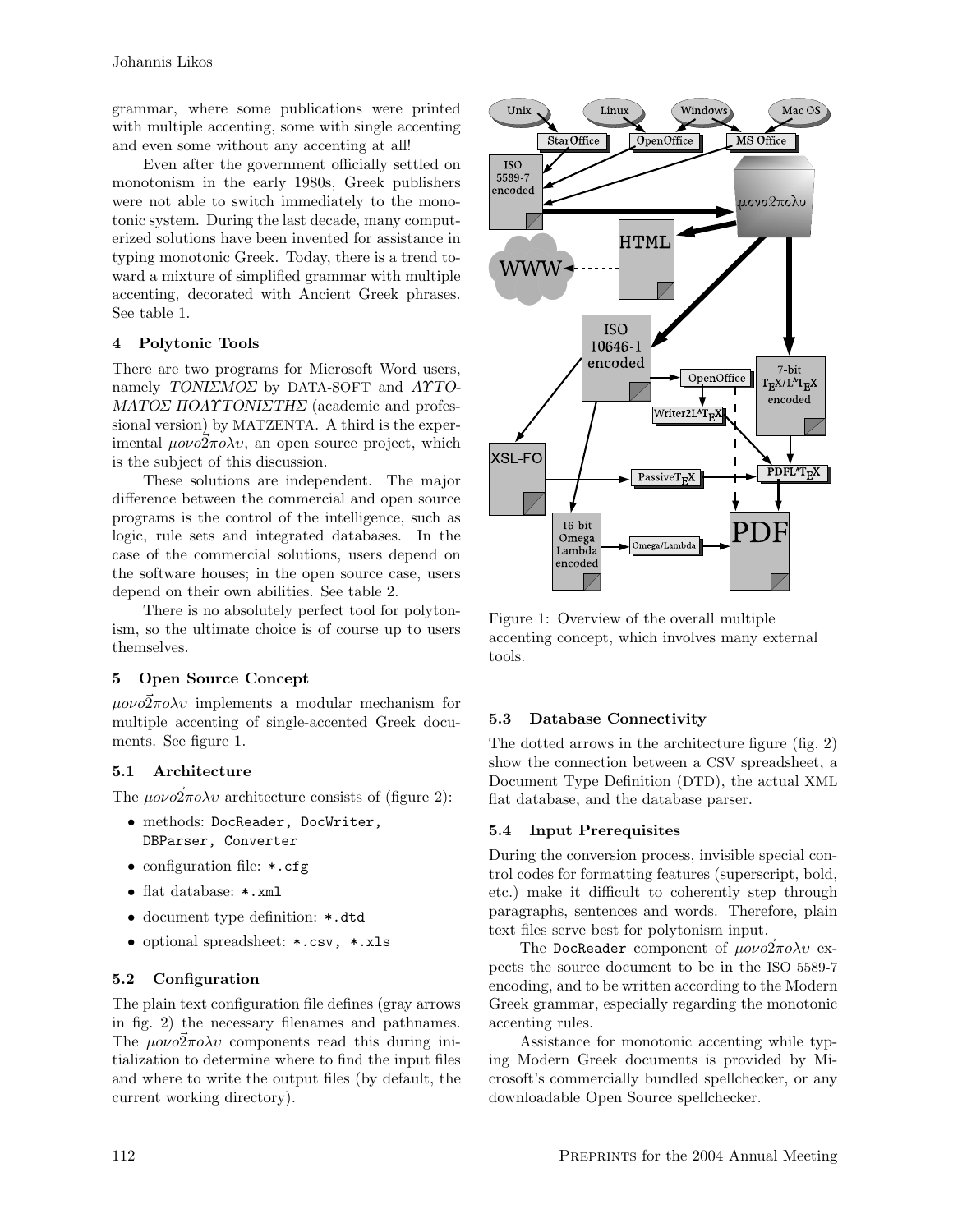| Date | Publisher                              | Author                    | Subject/Title                                                                          | Language | Remarks                                                                                                      | Example          |
|------|----------------------------------------|---------------------------|----------------------------------------------------------------------------------------|----------|--------------------------------------------------------------------------------------------------------------|------------------|
| 1968 | ΕΚΔΟΣΕΙΣ                               | S. TIMOSHENKO             | Άντοχὴ                                                                                 | purified | polytonic translation                                                                                        |                  |
| 1971 | A. KAPABIA<br>$O.E.\Delta.B.$          | D.H. YOUNG<br>Μ. ΚΑΤΣΙΚΑΣ | $\tau\tilde{\omega}\nu$ 'Υλικ $\tilde{\omega}\nu$<br>ΓΕΩΓΡΑΦΙΑ<br>ΣΤ' ΔΗΜΟΤΙΚΟΥ        | purified | including gravis<br>no dative at all and<br>iota subscript seldom used                                       | νά<br>έπιδιωγθῆ  |
| 1978 | $I\Delta$ P $\Upsilon$ MA<br>ETFFNIAOP | I. $XAZTA\Sigma$          | βιβλ. Tεχν. κ.<br>'Επαγγ. Λυκείου                                                      | modern   | polytonic<br>without gravis                                                                                  |                  |
| 1980 | self-published                         | Ρ. ΓΡΑΙΚΟΥΣΗΣ             | ΣΤΟΙΧΕΙΑ<br>$MHXAN\Omega N$                                                            | modern   | acute used instead of<br>gravis in polytonic text,<br>some feminine singular<br>genitive in purified version | τῆς<br>χλίσεως   |
| 1982 | self-published                         | $E.\Sigma.M.A.$           | $HPAKTIKA$ $E\Theta N$ .<br>ΑΕΡΟΠΟΡΙΚΟΥ<br>$\Sigma \Upsilon N E \Delta P I O \Upsilon$ | modern   | monotonic typewriter<br>text style                                                                           |                  |
| 1989 | <b>INTERBOOKS</b>                      | ΓΡ. ΣΦΑΚΙΑΝΟΣ             | ЕМПОРІКН<br><i><b>AAAHAOFPA</b> PA</i>                                                 | modern   | monotonic with neutral<br>accent and acute                                                                   | εχτός<br>από τόν |
| 1998 | ΠΑΡΑΤΗΡΗΤΗΣ                            | Α. ΣΥΡΟΠΟΥΛΟΣ             | LATFX                                                                                  | modern   | acute only accent<br>type in monotonic text                                                                  | τό τόπι          |
| 2003 | $\Phi$ ΩTIEPH $\Sigma$<br>$\mathbf{A}$ | several authors           | $η$ λέξη                                                                               | modern   | polytonic without gravis                                                                                     | χαί ἀπ' τό       |

|  |  |  |  |  |  | Table 1: Selected examples of Greek publications from the last four decades |  |  |  |  |  |
|--|--|--|--|--|--|-----------------------------------------------------------------------------|--|--|--|--|--|
|--|--|--|--|--|--|-----------------------------------------------------------------------------|--|--|--|--|--|

| Table 2: Comparison of polytonic tools. |  |  |  |
|-----------------------------------------|--|--|--|
|                                         |  |  |  |

|                            | ΤΟΝΙΣΜΟΣ          | ΑΥΤΟΜΑΤΟΣ<br>ΠΟΛΥΤΟΝΙΣΤΗΣ | μονο $\vec{2}$ πολυ          |
|----------------------------|-------------------|---------------------------|------------------------------|
| Greek language support     |                   |                           |                              |
| Ancient                    | yes               | yes                       | later                        |
| Hellenistic                | yes               | yes                       | later                        |
| Byzantine                  | no                | no                        | later                        |
| Church/Biblical/NT         | yes               | yes                       | later                        |
| Purified                   | yes               | yes                       | later                        |
| Modern                     | yes               | yes                       | yes                          |
| Mixed (Ancient and Modern) | selectable        | selectable                | fixed                        |
| <b>Editing assistance</b>  | no                | yes                       | no                           |
| Database                   | fixed             | fixed (binary),           | editable                     |
|                            | (binary)          | editable exception list   | (XML)                        |
| Manual corrections         |                   | interactively             | post-processed               |
| Automatic hyphenation      | unknown           | yes                       | external task                |
| Protection                 | hardlock          | <b>ID</b>                 | no                           |
| File formats               |                   |                           |                              |
| Input                      | Word              | Word (Win, Mac)           | ISO 5589-7 encoded           |
|                            | (Win, Mac)        | other Greek formats       | ASCII on any platform        |
| Output                     | Word              | Word (Win, Mac)           | ASCII (ISO 10646-1 encoded), |
|                            | (Win, Mac)        | other Greek formats, HTML | HTML (ISO 10646-1 encoded)   |
| Unicode support            | yes               | yes                       | yes                          |
| TFX-specific filters       | TeXto737.lex.     | $\mathbf{n}$              | Writer2LAT <sub>F</sub> X    |
|                            | 737toTeX.lex      |                           |                              |
| Requirements               | Microsoft Word    | Microsoft Word            | $JDK$ 1.4                    |
| Platforms                  |                   |                           |                              |
| Microsoft Windows          | 95, 98, ME,       | 95, 98, ME                | 95, 98, ME                   |
|                            | NT, 2000, XP      | NT, 2000, XP              | NT, 2000, XP                 |
| Apple Macintosh            | $\mathbf{n}$      | $\mathbf{n}$              | Mac OS 9, Mac OS X           |
| Linux                      | $\mathbf{n}$      | $\mathbf{n}$              | Mandrake, Red Hat, SuSE      |
| Unix                       | $\mathbf{n}$      | no                        | AIX, HP-UX, Sinix, Solaris   |
| Availability               | immediately       | immediately               | under development            |
| Distribution               | purchased license | purchased license         | open source                  |

#### $5.5$ Converter

The bold arrows in the architecture figure (fig. 2) show the data exchange between the internal components, the document reader, the database parser and the document writer to the converter. The conversion process does not include grammar analysis, since  $\mu o\nu o\overline{2}\pi o\lambda v$  expects that monotonic proof reading has been done previously, with other tools.

#### 6 External Interfaces

The output from  $\mu o\nu o \vec{2}\pi o \lambda v$  (DocWriter method) is in the ISO 10646-1 encoding, in various formats,

which are then post-processed. The dashed arrows in fig. 2 show the relationship between the external files.

#### 6.1 Web Usage

For background, these web pages discuss polytonic Greek text and Unicode<sup>1</sup> (UTF) fonts:

<sup>&</sup>lt;sup>1</sup> Concerning missing Greek characters and other linguistic limitations in Unicode, see Guidelines and Suggested Amendments to the Greek Unicode Tables by Yannis Haralambous at the  $21^{st}$  International Unicode Conference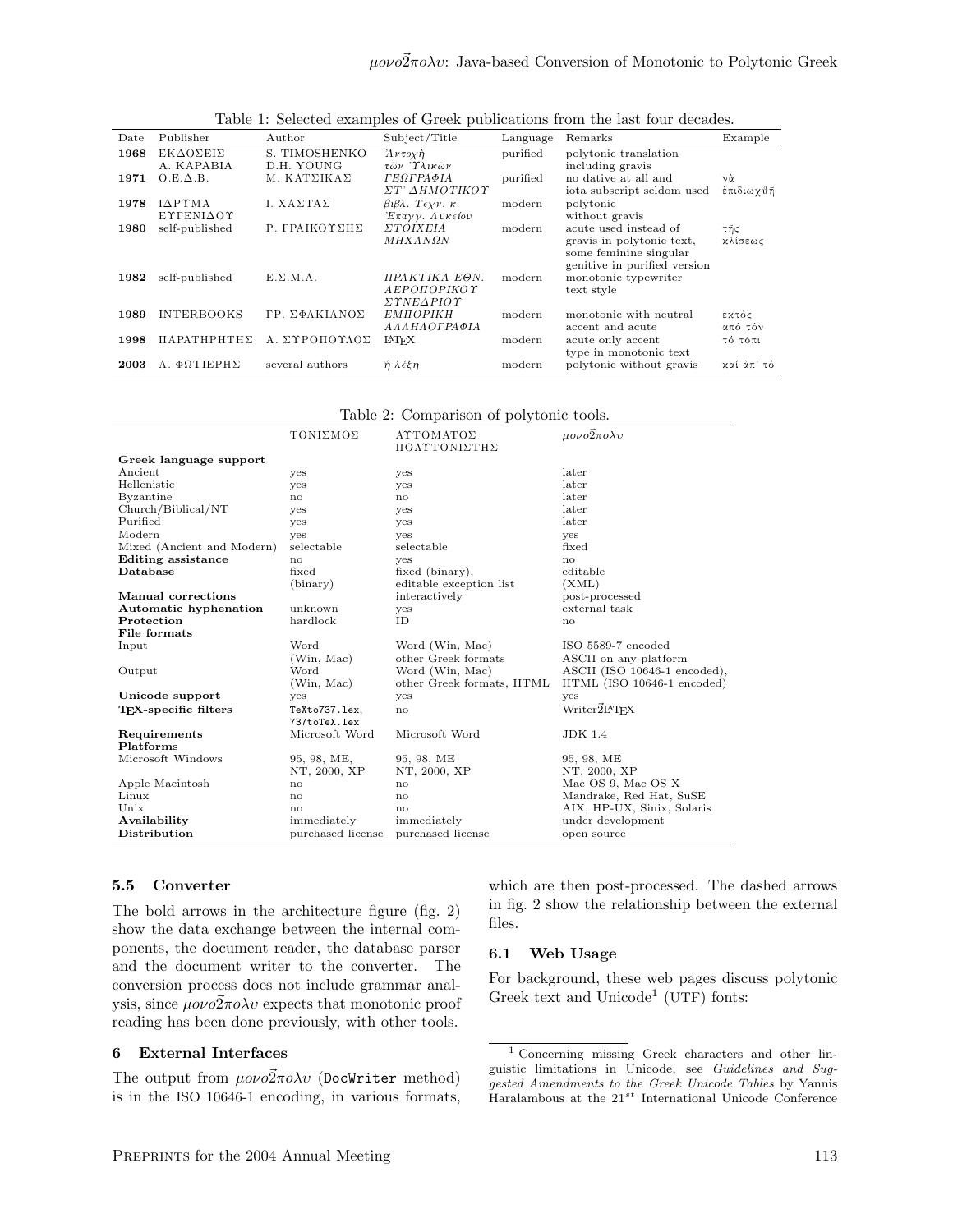

Figure 2: Overview of internal architecture, with external interfaces to existing standards.



Figure 3: External creation of monotonic Greek with any word processor (e.g., OpenOffice) using a separate spellchecker (e.g., elspell).

- http://www.ellopos.net/elpenor/lessons/ lesson2.asp
- http://www.stoa.org/unicode/
- http://www.mythfolklore.net/aesopica/ aphthonius/1.htm

on May 2002 in Dublin, Ireland (http://omega.enstb.org/ yannis/pdf/amendments2.pdf).





Using the direct HTML polytonic output from  $\mu \omega \nu \overline{2} \pi \overline{0} \lambda \nu$  requires that the layout of the web page be done in advance, since manually editing the numeric Unicode codes in the \*.html file is impractical (see figure 5). Dynamic web pages created through CGI scripts, PHP, etc. have not yet been tested.

```
<font
FACE="Arial Unicode MS"
SIZE="36">
£#7978; £#32
τ ὸ  
ἕ ν α  
ἢ  
τ ὸ  
£#7940; £#955; £#955; £#959;
. . &#46
\langle/font>
```
Figure 5: Example of polytonic HTML output.

# 6.2 OpenOffice Usage

The ISO 10646-1 encoded polytonic output (fig. 6) from  $\mu o\nu o\overline{2}\pi o\lambda v$  could be inserted into the OpenOffice Writer software, since the newest version can directly output polytonic Greek .pdf files. Unfortunately, the quality of the result leaves much to be desired. Better results can be produced by converting from Writer to LATEX and doing further processing in the LATEX environment.



Figure 6: Example of polytonic output.

## 6.3 (LA)TEX Usage

The most likely scenario for  $(E)$ T<sub>E</sub>X users is using the Greek babel package, and adding the  $\mu \omega \nu \partial \bar{\chi} \nu$ 7-bit polytonic output text into the source .tex file. See figures 7 and 8.

The 7-bit output from  $\mu o\nu o^2 \pi o \lambda v$  could presumably also be inserted into .fo files, and processed through PassiveTEX, but this has not yet been tested. Likewise, the ISO 10646-1 output could presumably be processed directly with  $\Omega/\Lambda$ , but this has not been tested, either.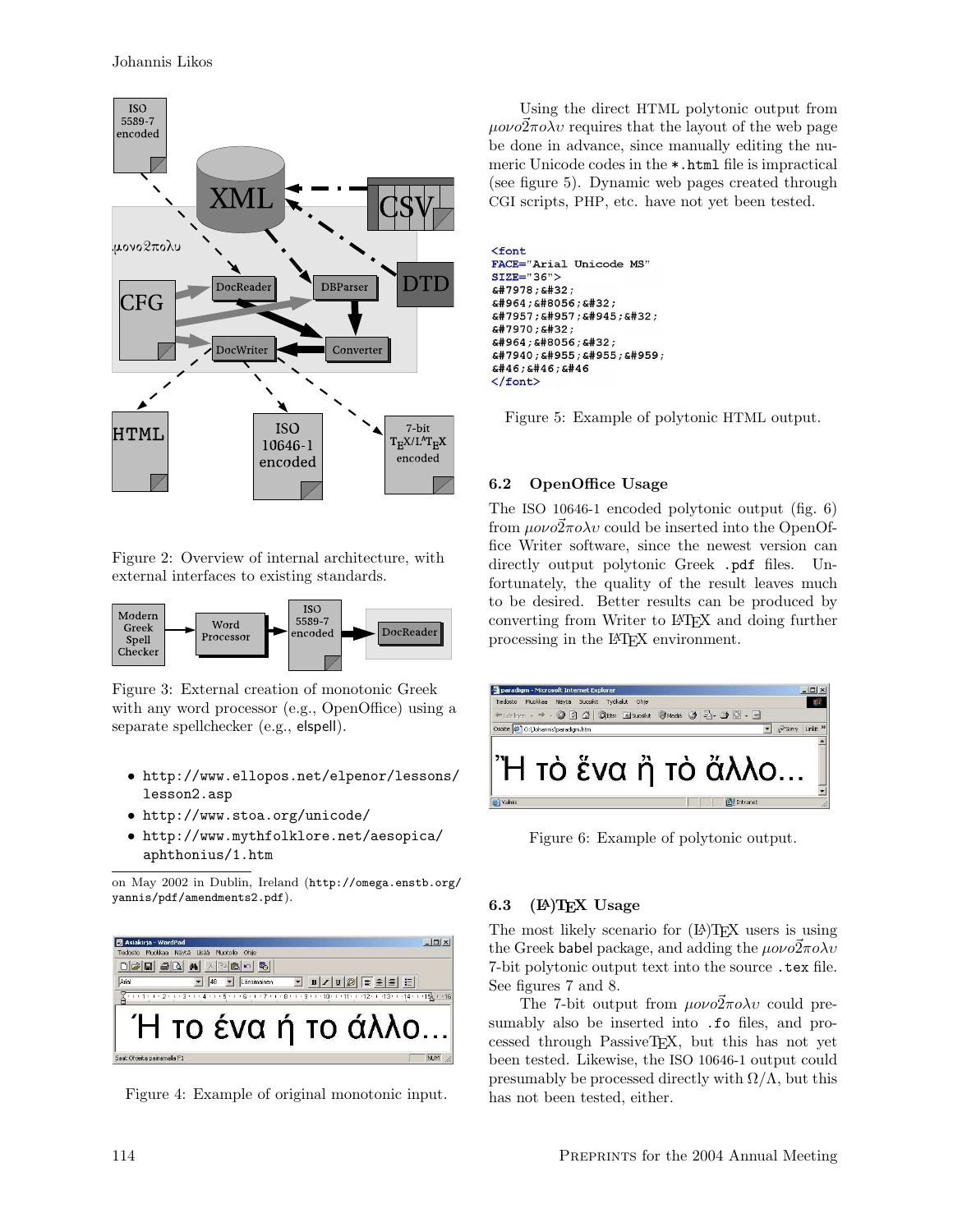

Figure 7: Example of polytonic T<sub>F</sub>X output, either from  $\mu \omega \nu o \bar{2} \pi o \lambda \nu$  or Writer2LATFX.

|                      | Acrobat Reader - [H TO ENA H TO 7bit.pdf]                                                           |     |
|----------------------|-----------------------------------------------------------------------------------------------------|-----|
|                      | Muokkaa Dokumentti Noyto Ikkuna Ohje<br>Tiedosto                                                    |     |
|                      | $\sqrt{2}$ $\sqrt{2}$ $\sqrt{1}$ $\sqrt{2}$<br>■ 14 4 ▶<br>$\parallel$ $\parallel$ $\parallel$<br>叠 | inn |
|                      | $\mathbb{E}$ b.<br><b>IP</b><br>冋<br>$\odot$<br>150 %                                               |     |
| Grjanmer             | "Η τὸ ἕνα ἢ τὸ ἄλλο                                                                                 |     |
| vinisty <sup>®</sup> | "Η ἡ "Αννα ἢ ἡ 'Ελένη<br>淵<br>$210 \times 297$ mm<br>1/1<br>H<br>п<br>$\overline{\phantom{a}}$      |     |

Figure 8: Polytonic PDF output from T<sub>F</sub>X.

# 7 Technologies Used in  $\mu \omega \nu \partial \bar{\chi} \sigma \lambda \nu$

After some evaluation, we chose to focus on Java, Unicode and XML, due to their flexibility in processing non-Latin strings, obviously a critical requirement of  $\mu o\nu o \bar{2}\pi o \lambda v$ .

## 7.1 Programming Language

Two major reasons for choosing Java (J2SE) as the implementation language of  $\mu o\nu o\overline{2}\pi o\lambda v$  were the capabilities for handling XML and Unicode through widely-available and well-documented libraries. The Java SDK provides extremely useful internationalization features, with the ability to easily manipulate string values and files containing wide characters.

In order to concentrate on  $\mu o\nu o\bar{2}\pi o\lambda v$ 's essential features, no graphical user interface has been designed.

## 7.2 Character Set

The choice of Unicode/ISO 10646-1 for the character set should be clear. It combines monotonic and polytonic Greek letters, is known worldwide and standardized on most platforms, and contains most (though not all) variations of Greek vowels and consonants, in the Greek and the Greek Extended tables.<sup>2</sup>

For further information on writing polytonic Greek text using Unicode, see http://www.stoa. org/unicode/.

# 7.3 Text Parsing Libraries

Most helpful for the parsing of XML-based database entries are the SAX and DOM Java libraries.

The following Java source code, taken from the  $\mu \nu \nu \overline{2} \pi \nu \lambda \nu$  class DB parse, serves to demonstrate usage of SAX and DOM. The code counts and then outputs the total amount of all available entries in the XML database file.

```
import java.io.*;
import org.xml.sax.SAXException;
import org.xml.sax.SAXParseException;
import javax.xml.parsers.DocumentBuilder;
import javax.xml.parsers.DocumentBuilderFactory;
import javax.xml.parsers.FactoryConfigurationError;
import javax.xml.parsers.ParserConfigurationException;
import org.w3c.dom.*;
public class DBparse{
  static Document document;
  String warn="No XML database filename given...";
    public static void main(String param[]){
        if (param.length!=1){
            System.out.println(warn);
            System.exit(1);}
        File mydbfile=new File(param[0]);
        boolean load=mydbfile.canRead();
        if (load){
          try{
            DocumentBuilderFactory fct
               = DocumentBuilderFactory.newInstance();
            DocumentBuilder builder
               = fct.newDocumentBuilder();
            document = builder.parse(mydbfile);}
          catch (SAXParseException error){
            System.out.println("\nParse error at line: "
                + error.getLineNumber() + " in file:
                + error.getSystemId());
           System.out.println("\n" + error.getMessage() );}
          catch (ParserConfigurationException pce)
                  {pce.printStackTrace();}
          catch (IOException ioe){ioe.printStackTrace();}
          catch (Throwable t){t.printStackTrace();}}
      else{System.out.println("XML database missing!");}
    String mytag=\u03C3'+"";
     NodeList taglist=document.getElementsByTagName(mytag);
     int amount=taglist.getLength();
    System.out.println("amount of entries:\n" + amount );}}
```
Notice particularly the fourth-last line, where mytag is assigned '\u03C3', namely the character  $\sigma$ , used as the search string.

## 8 Database Structure

The XML standard from the W3C has proven to be a simpler choice for storing either monotonic or polytonic Unicode text than the alternatives, such as spreadsheets or even SQL databases. The quality of the final polytonic result depends on the precision of the XML content, where ambiguities have to

<sup>2</sup> http://www.unicode.org/versions/Unicode4.0.0/ ch07.pdf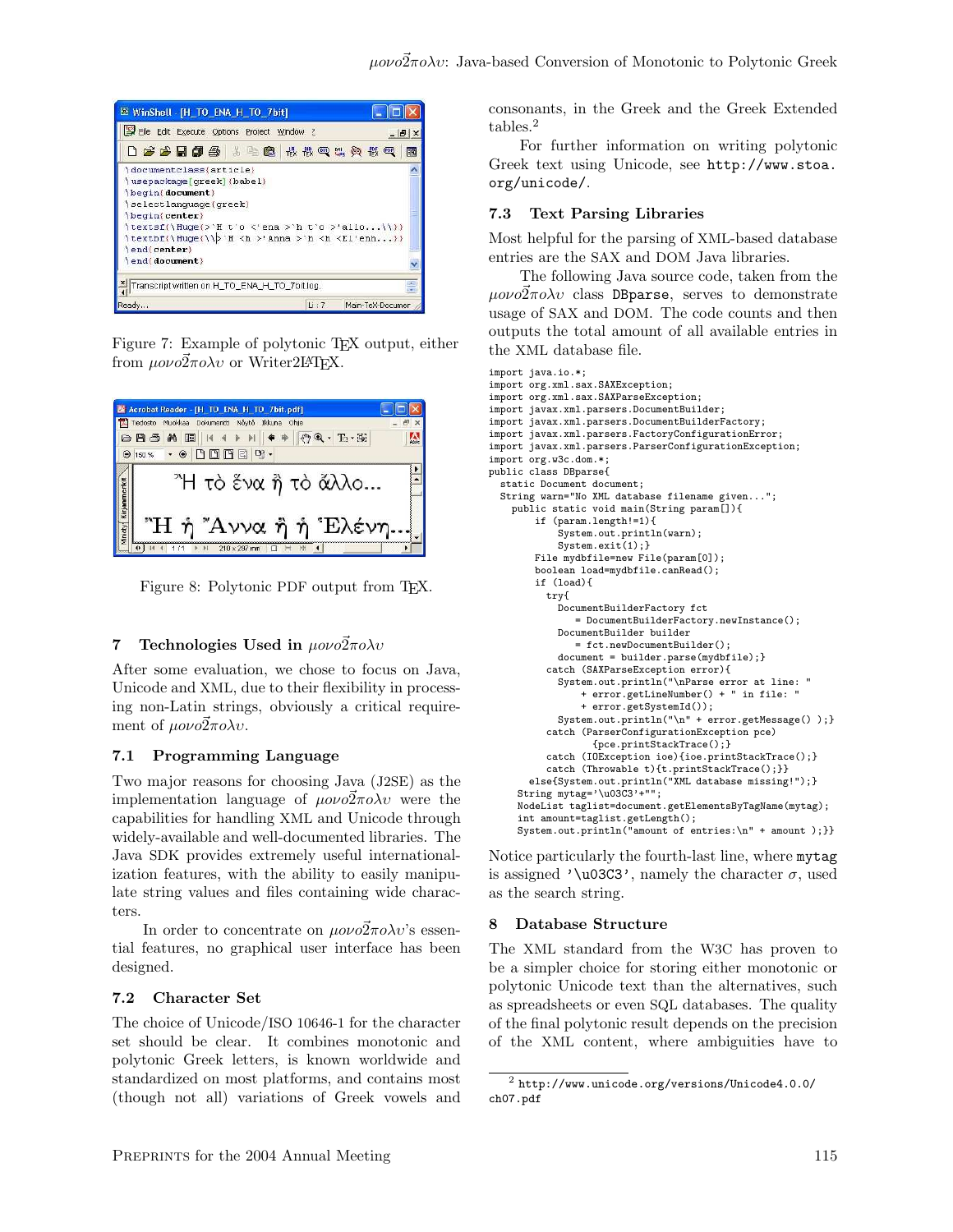be marked with special symbols for manual postprocessing.

Currently, the entries of the basic database consist of tags with parameters and values. The tag name indicates the type of the expression: a single character, a prefix, a suffix, a substring, a word or a chain of words. The five parameters are as follows:

- 1. The monotonic ISO 5589-7 encoded source expression to be converted.
- 2. The Unicode output text.
- 3. A 7-bit output text for (LA)TEX usage with the Greek babel package.
- 4. The equivalent numeric value according to the Extended Greek Unicode table for HTML usage.
- 5. An explanatory comment or example, in case of ambiguities or linguistic conflicts.

Here, I have built on the work of prior Greek TEX packages, such as GreekTEX (K. Dryllerakis), Scholar T<sub>F</sub>X (Y. Haralambous), and greektex (Y. Moschovakis and G. Spiliotis), for techniques of using the iota subscript, breathings and accents in 7-bit transliterated .tex source files.

In the following examples, note carefully the different bases used: '074 is octal, #8172 is decimal and '03D1' is hexadecimal.

# 8.1 Data Type Definition

The required basic *Data Type Definition* is currently located in the experimental namespace xmlns:β = http://koti.welho.com/ilikos/TeX/ LaTeX/mono2poly/mono2poly.dtd. It contains the following information:

```
\langle!ELEMENT \beta (\sigma+)\leq!ELEMENT \sigma (#PCDATA)>
 <!ATTLIST \sigmam CDATA #REQUIRED
   p CDATA #REQUIRED
   t CDATA #REQUIRED
   d CDATA #REQUIRED
   x CDATA #REQUIRED>
```
Thus, we have one element, called β (βάση δεδοµένων = database). It contains multiple element sets, called σ (στοιχεΐα συλλαβής = syllable data). Each element set has, at present, five attributes, namely  $\mu$  for monotonic expressions,  $\pi$  for polytonic expressions, τ for 7-bit ( $A$ )T<sub>E</sub>X code, δ for HTML code, and finally ξ for comments.

The DTD can be overridden by a local .dtd file, which must be specified in the header of the .xml database file; for example:

```
<!DOCTYPE b SYSTEM "my_own_mono2poly.dtd">
```
Both the .dtd and .xml must reside in the same directory.

# 8.2 Data Entries

Here is an example database entry, showing the only Greek capital consonant with spiritus asper:

```
\prec\sigma\mu = "P"\pi="'P"
    \tau="\char'074 R"
    δ="Ῥ"
    x="'Rìdoc"
>>/\sigma
```
The slash symbol indicates the closing element tags in XML, while the backslash symbol is used for (LA)T<sub>EX</sub> commands. Both appear in the .xml database file.

# 8.3 Header and Body

Although not explicitly documented, exotic characters may be used in .dtd and .xml files as long as the appropriate encoding is declared:

<?xml version="1.0" encoding="UTF-16"?>

The header should include other information as well. Schematically:

```
<?xml version="1.0" encoding="UTF-16"?>
<!DOCTYPE b SYSTEM "mono2poly.dtd">
\langle!-- author: ... -->
<!-- affiliation: ... -->
\langle!-- creation date: ... -->
...
<!-- notes: ... -->
<\beta>.<br><σ μ="..." π=".." τ=".." δ=".." ζ=".."></σ>
 ...
< \sigma \mu="..." \pi=".." \tau=".." \delta=".." \zeta=".."></\sigma>
</\beta>
```
For quality assurance, after database creation and after each update a validation and verification test should be run, to detect XML syntax errors and linguistic content mistakes.

This concept of the database as a lookup/mapping table allows differentiating between initial and intermediate consonants. For example:

```
\beta (03D0) \leftrightarrow \beta (03B2)
\theta (03D1) \leftrightarrow \theta (03B8)
\rho (03F1) \leftrightarrow \rho (03C1)
\varphi (03D5) \leftrightarrow \varphi (03C6)
```
Therefore, by updating the XML file, post-processing may be reduced. Experienced linguists may wish to use different tools for the correcting and the updating of the flat database. Rows with multiple columns from spreadsheets can be inserted directly into XML data files, as long as the columns are sorted in the expected order.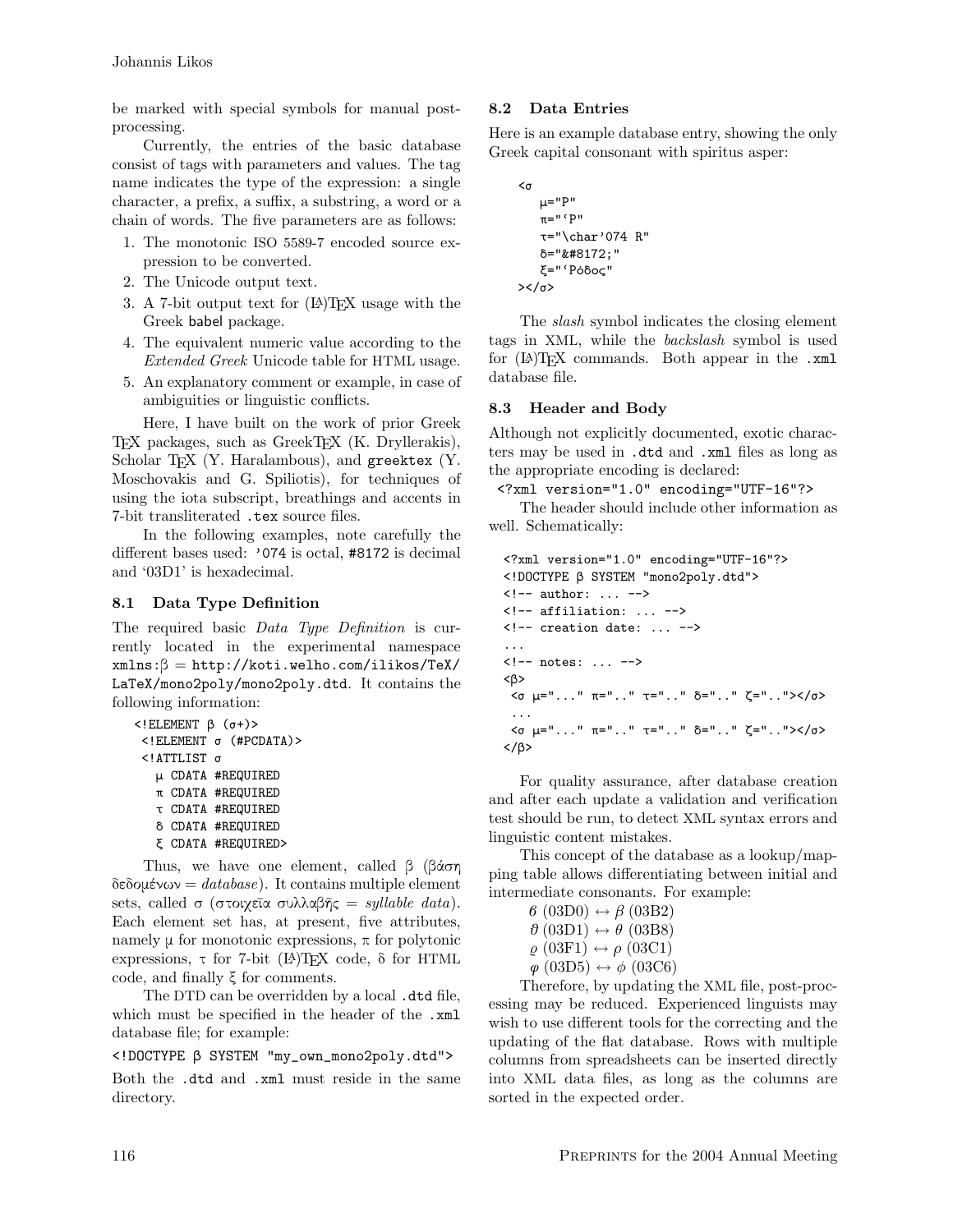#### 8.4 Expression Types

In each database entry, there is one source expression, at least three target expressions, and possibly one explanation. The ISO 5589-7 encoded source expression and the first ISO 10646-1 encoded target expression may be a:

- single uppercase or lowercase character with or without spiritus and/or accent
- partial word, such as prefix, intermediate syllable, suffix
- complete word
- chain of combined words
- combination of partial word pairs, such as a suffix followed by a prefix
- mixture of complete and partial words, such as a complete word followed by a prefix or a suffix, followed by a complete word

The rest of the target expressions represent the same information as the first in other output formats, namely for 7-bit Greek (LA)TEX and HTML as well. The intelligence of the  $\mu o\nu o\bar{2}\pi o\lambda v$  system currently lies in the database, so while creating and editing entries, it is crucial to write them correctly.

#### 8.5 Editing Tools

One of the most powerful Unicode editors is the Java-based Simredo 3.x by Cleve Lendon, which has a configurable keyboard layout, and is thus suitable for this sort of task. The latest version of Simredo, 3.4 at this writing, can be downloaded from http://www4.vc-net.ne.jp/<sup>∼</sup>klivo/ sim/simeng.htm, and installed on any platform supporting JDK 1.4.1 from Sun. Simredo can be started by typing java Simredo3 or perhaps java -jar Simredo3.jar in the shell window (Linux) or in the command window (Windows). Unicode/XML with Simredo has been successfully tested on Windows XP and on SuSE Linux 8.1 Professional Edition.

The author would be happy to assist in the preparation of a polytonic Greek keymap file (.kmp) for Simredo, but the manual may prove sufficient. The creation of such a keymap file is easily done by simply writing one line for each key sequence definition. For instance, given the sequence  $2 \text{keys}; A'A$ using the desired Unicode character, or the equivalent sequence 2keys;A\u1F0D with the big endian hexadecimal value, one can produce an uppercase alpha with spiritus asper and acute accent by pressing the  $\lceil \cdot \rceil$  and  $\lceil A \rceil$  keys simultaneously. According to the Simredo manual, other auxiliary keys such as Alt can be combined with vowel keys, but not Ctrl.

Some other Unicode editors:



Figure 9: Another useful tool is a character mapping table like this accessory on Windows XP, which displays the shape and the 16-bit big endian hexadecimal code of the selected character.

- For Windows: http://www.alanwood.net/ unicode/utilities editors.html.
- For Linux: http://www.unicodecharacter. com/unicode/editors.html.
- For Mac OS: http://free.abracode.com/ sue/.

Unfortunately, XMLwriter and friends neither support configurable keyboard layouts nor display 16-bit Unicode.

#### 8.6 Polytonic Keyboard Drivers

Instant interactive multi-accenting while editing Greek documents is available either through plug-ins for some Windows applications, such as SC Unipad (http://www.unipad.org/main/) and Antioch (http://www.users.dircon.co.uk/ <sup>∼</sup>hancock/antioch.htm), or with the help of editable keyboard mapping tables, such as the Simredo Java program described above. Regrettably, the Hellenic Linux User Group (HEL.L.U.G., http: //www.hellug.gr and http://www.linux.gr) has no recommendations for polytonic Greek keybord support.

Whatever polytonic keyboard driver has been installed and activated may be useful for new documents, but does not much help the author who is not familiar with the complicated rules of polytonism!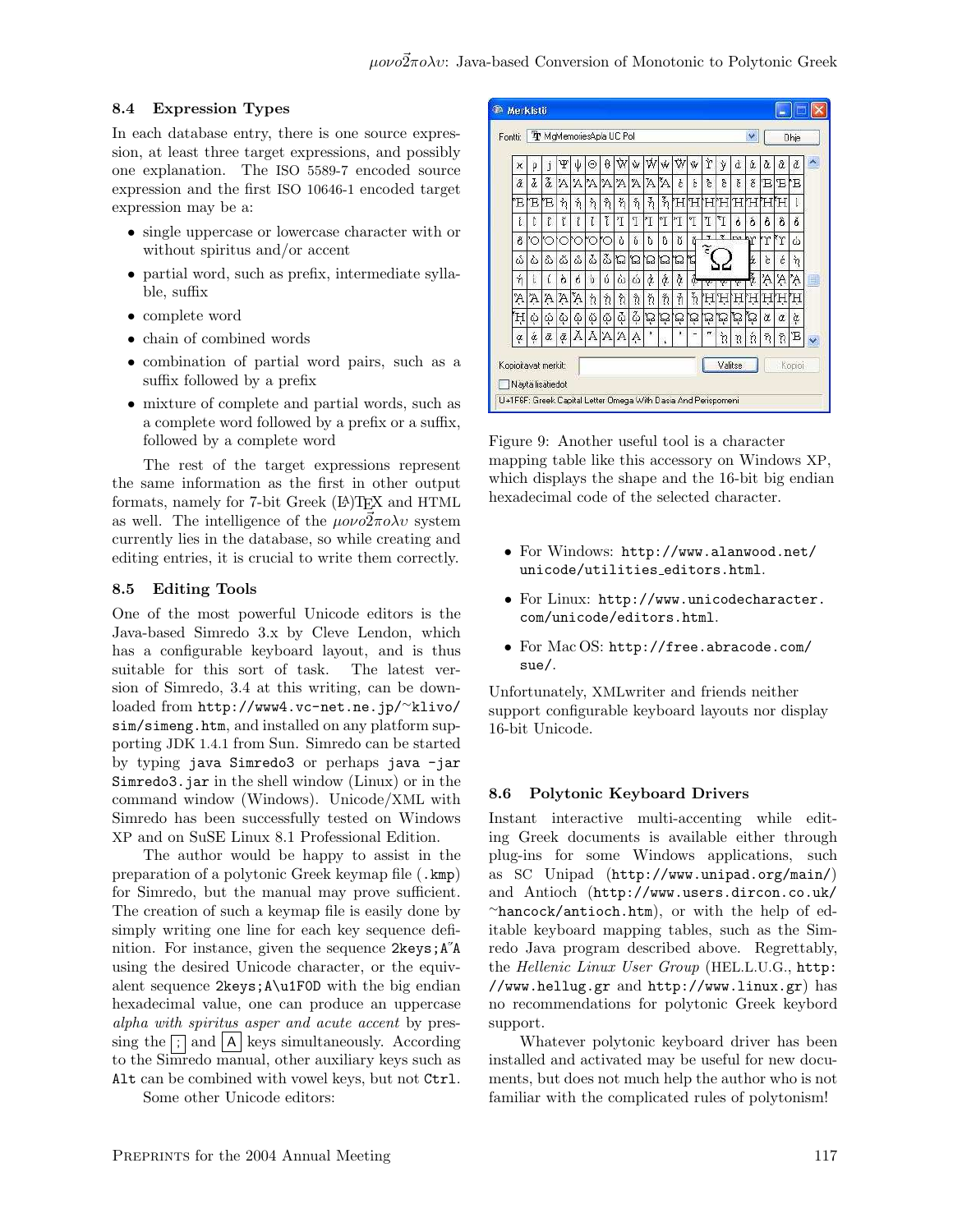#### Johannis Likos



Figure 10: Using a spreadsheet to produce a long extendable list with five columns, which then can be saved as a .csv file. Be careful with the parametrization!

## 8.7 Auxiliary Tables

Preparation and periodic updates of auxiliary tables can of course be done with any software supporting Unicode. Spreadsheets have the advantage of putting the entries into cells row-by-row and thus organizing the parameters by column. This may prove easier than directly writing the XML file. See figure 10.

A row in such a .csv file looks like this:

"P", "<sup>P</sup>", "\char'074 R", "&#8172; ", "Ρόδος" Of course it then must be re-shaped with element and attribute tags to make an XML-syntax database entry.

#### 8.8 Viewing Tools

Users without any programming knowledge may find it useful to open and inspect the header and the body of the XML database before using it in polytonic documents. Here is a procedure for doing that.

First, set the Unicode font in the preferences of the desired browser (fig. 11). These days, most browsers support this, including Internet Explorer, Konqueror, Netscape Navigator and Opera.

Then, select Unicode UTF-16 as the default encoding (fig. 12). The browser can now detect syntax errors, giving immediate feedback (fig. 13).

#### 8.9 Priorization of Database Entries

Polytonic exceptions (e.g., ούτε and ώστε without circumflex) and especially ambiguities (e.g.,  $\pi \omega \rightarrow$ πού or πού, που  $\rightarrow$  ποῦ; πως  $\rightarrow$  πώς or πώς, πως  $\rightarrow \pi\tilde{\omega}\zeta$ ) have the highest priority in the database, then the special expressions, while the simple, casual and obvious accented syllables or particles have the lowest priority. In order to avoid mis-accented and



Figure 11: Choosing the Unicode font for viewing in a browser.



Figure 12: Selecting UTF-16 for the default encoding.

mis-spirited syllables as much as possible, entries must be in the appropriate order.

For example, table 3 shows lexical rules defining eight variations of the Greek interrogative pronoun τί (= "which") as a single monotonic expression:

- with and without neutral accent
- with and without Greek question mark
- standalone
- leading word in the sentence
- intermediate word in the sentence
- trailing word in the sentence

Database entries like these are needed to account for the variations shown in table 4. As a rough analogy in English, it is as if table 3 shows variations on "I": Initial position ("I went to the store"); after



Figure 13: Example error message from browser.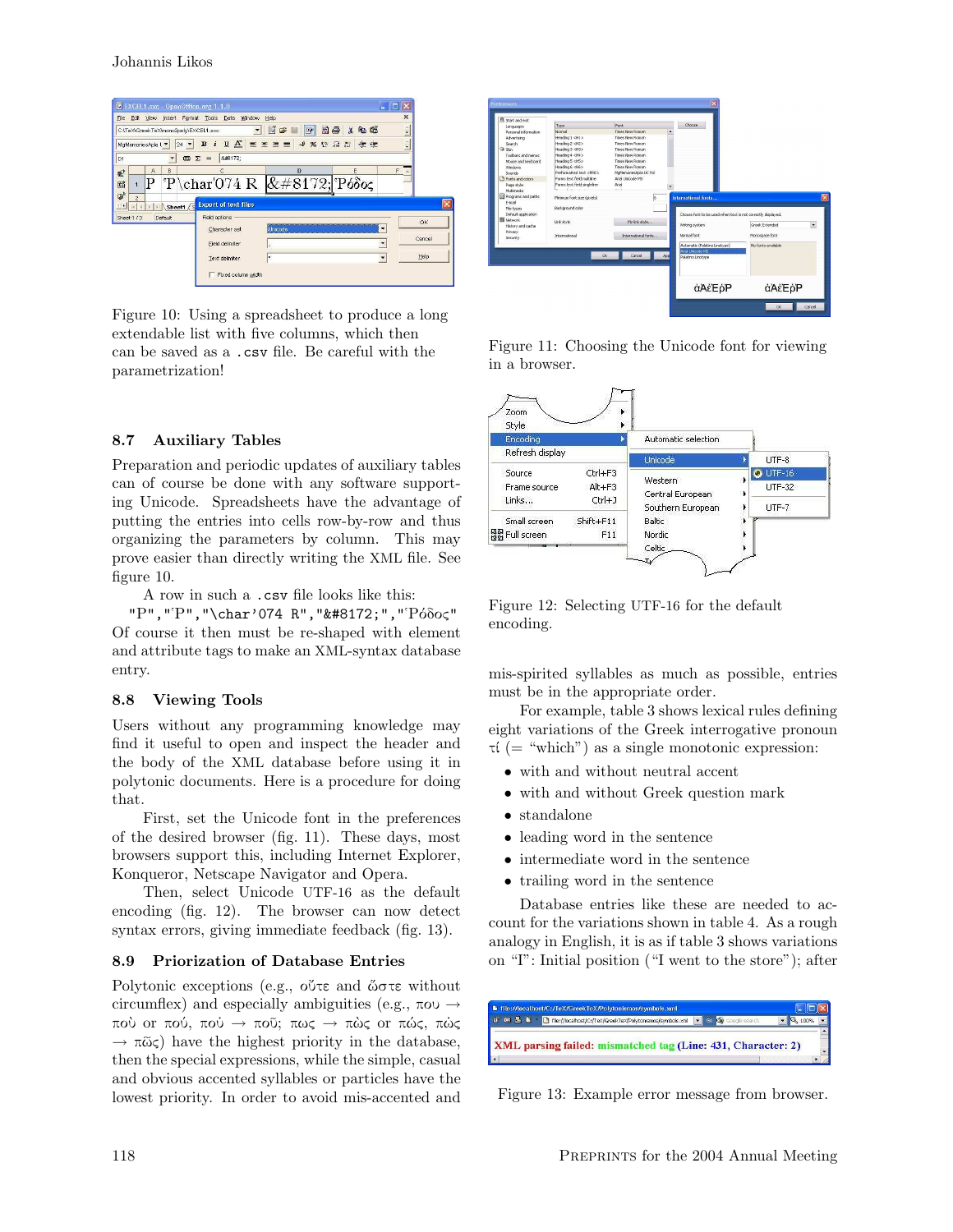Table 3: Eight variations of  $\tau$  as a monotonic expression.

```
έρωτηματικές άντωνυμίες
                                 \rightarrow1 - -<σ μ="Τι;" π="Τί;" τ="Τ'i;" δ="&#932;&#8055;&#894;" ξ="Τί;"> </σ>
<σ μ="Τι " π="Τί " τ="Τ'i " δ="&#932;&#8055;&#32;" ξ="Τί λές;"> </σ>
<σ μ=" τι;" π=" τί;" τ=" t'i;" δ="&#32;&#964;&#8055;&#894;" ξ="Κι' ἔγραψε τί;"> </σ>
<σ μ=" τι " π=" τί " τ=" t'i " δ="&#32;&#964;&#8055;&#32;" ξ="Καὶ τί ἔγραψε;"> </σ>
<σ μ="Τi;" π="Τi;" τ="Τ'i;" δ="&#932;&#8055;&#894;" ξ="Τi;"> </σ>
<σ μ="Τί " π="Τί " τ="Τ'i " δ="&#932;&#8055;&#32;" ξ="Τί λές;"> </σ>
<σ μ=" τί;" π=" τί;" τ=" t'i;" δ="&#32;&#964;&#8055;&#894;" ξ="Κι' έγραψε τί;"> </σ>
<σ μ=" τi " π=" τί " τ=" t'i " δ="&#32;&#964;&#8055;&#32;" ξ="Καὶ τί ἔγραψε;"> </σ>
```

|              |  | Table 4: Similar but unrelated syllables treated |  |
|--------------|--|--------------------------------------------------|--|
| differently. |  |                                                  |  |

| Position     |                   | Syllable Polytonic examples |
|--------------|-------------------|-----------------------------|
| leading      | $\tau$ i-, $T$ i- | τιμή, Τισσαφέρνης           |
| intermediate | $-TL-$            | άδυνάτισμα                  |
| trailing     | -Tl               | κάτι, πράγματι              |
| leading      | $\tau$ i-, Ti-    | τίποτα, Τίγρης              |
| intermediate | $-\tau$ i-        | έκτίμηση                    |
| trailing     | -TL               | γατί, ψωμί, τυρί            |

a verb ("What do I know?"); etc., and then table 4 shows that "I" isn't always capitalized: "It looks good" vs. "Can you see it?"

The above does not cover all cases related to  $τ$ ί. The monotonic text γιατί may be accented in two different ways in polytonic Greek (namely, γιατί and  $\gamma \alpha \tau$ ; additional entries would be required to handle this.

#### 9 Polytonic Printing Press

The author has found several Greek newspapers, magazines, and books, including university presses, using polytonic Greek:

- $\bullet$  daily newspapers:
	- $-$  H KA $\Theta$ HMEPINH
	- $-$  EXTIA
- $\bullet$  monthly magazines:
	- $-$  NEMECI $\Sigma$
- book publishers:
	- $-$  EK $\Delta$ OTIKH A $\Theta$ HN $\Omega$ N
	- $-$  KYPIAKIAH $\Sigma$
	- $-$  ΓΕΩΓΡΙΑΔΗΣ
	- $-$  ΠΑΠΑΝΙΚΟΛΑΟΥ
	- $-$  IN $\triangle$ IKTO $\Sigma$
	- $\Gamma N \Omega \Sigma H$
	- $KAA O \Phi \Omega A I A \Sigma$
- academic, polytechnic and university presses:
	- Academy of Athens
	- Polytechnics of Athens
	- University Publications of Crete
	- University of Ioannina
	- Democritian University of Thrace
- private educational organizations:
	- $-$  KOPEAKO
	- ΜΩΡΑΪΤΗ
- $\bullet$  others:
	- Hellenic Parliament
	- $-$  military press
	- $-$  Orthodox Church

## 10 Testing

The following testing procedure was used for  $\mu o\nu o\vec{2}$ - $\pi o \lambda v$  development. The author worked on SuSE Linux and Windows XP, but any platform (Linux, Unix, Mac or Windows) should work as well, as long the JDK is installed.

- 1. Visit any web site with rich Modern Greek content, for example, news sources such as http: //www.pathfinder.gr.
- 2. Open a new document with a word processor supporting spell checking of monotonic Greek.
- 3. Copy a long excerpt of continuous text from the web site.
- 4. Paste the selected and copied text into the word processor window.
- 5. Correct any misspelled words, but do not use any style or font effects.
- 6. Save the document as plain ISO 5589-7 encoded text file.
- 7. Process the document with  $\mu o\nu o \bar{2} \pi o \lambda v$ , as a Java application from a console window.
- 8. Take the 7-bit TFX result and add it to the LAT<sub>EX</sub> template file in your favourite environment (LyX, Kile, MiKTFX, etc.).